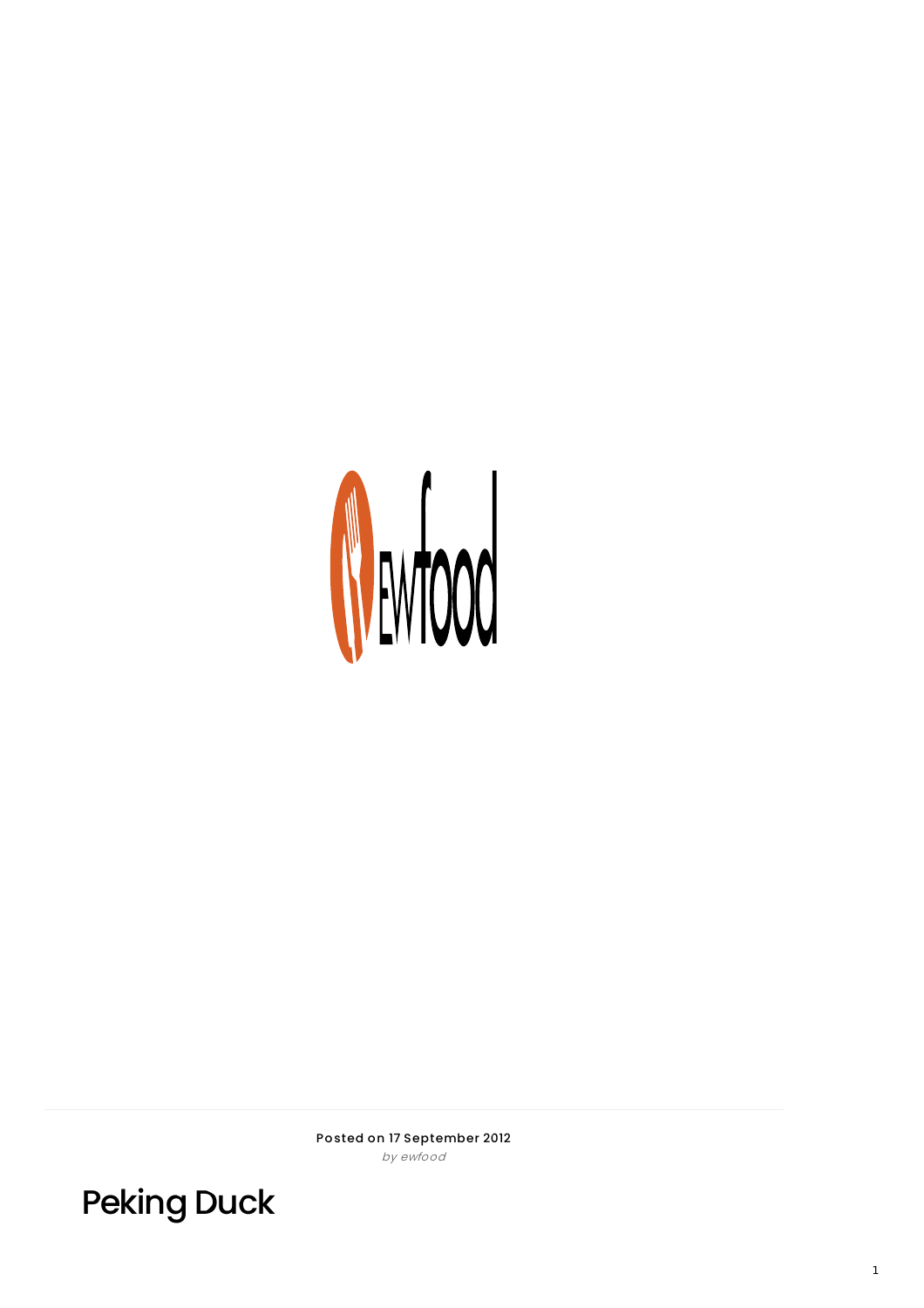

## Ingredients

1 whole duck 0.5 tsp nutmeg, ground 0.5 tsp. cinnamon 1 tsp. ground ginger 1 small piece fresh ginger, peeled Pepper 1.5 oz. honey 0.5fl oz. rice wine vinegar, white vinegar or apple cider vinegar 2fl oz. soy sauce 5oz. plum jam 1 tbsp. sugar 5 spring onions 1 orange, sliced Servings 4 Person Preparation Time 1 hr Cooking Time 2 hr

## Preparation

- 1 In a bowl combine the nutmeg, cinnamon, pepper and ginger
- 2 Wash the duck and pat dry with paper towels. Sprinkle I teaspoon of the mixture onto the duck. Put another teaspoon of the mixture into the cavity of the duck. Also put one spring onion and the fresh ginger into the duck's cavity
- 3 Combine the leftover dry mixture with 1 tablespoon of soy sauce and rub over the chicken
- 4 Cover the duck and place it in the refrigerator for a few hours, the longer, the better
- 5 Preheat the oven to 200°C
- 6 In a rack or steel colander over a pot of boiling water steam the duck for about 45 minutes to an hour
- 7 While the duck is steaming you can prepare the duck sauce by combining the plum jam, sugar and vinegar until it becomes a smooth sauce
- 8 Once the duck has steamed remove the onion and ginger